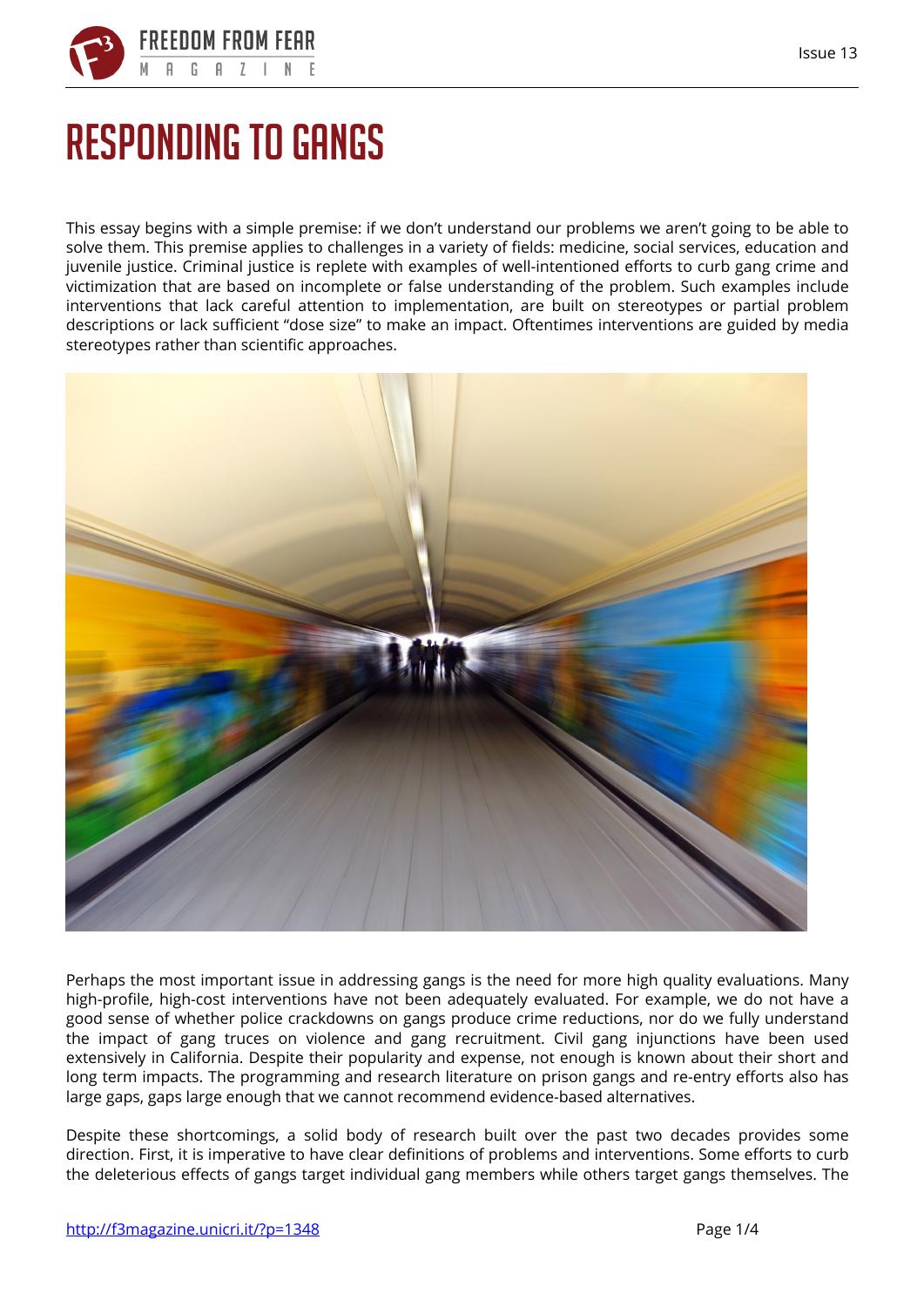evidence (Klein and Maxson, 2006; Curry, Decker and Pyrooz, 2014) supports targeting individuals rather than gangs. Interventions that target gangs often given them recognition and resources that strengthen their organizational structure as well as their position in the community. Another key element is the match between the level of criminal involvement and the depth of an intervention. It is important to distinguish individuals who are at broad risk for gang involvement from those who are actively and regularly engaged in serious gang crime.

Clearly, a different response to each individual is necessary. On the response side, the gang programming and evaluation literature identifies primary prevention as an appropriate response to the general population of youth and families who live in areas of high risk for gang involvement. Primary prevention is a less expensive and less invasive "dose" than targeted (also known as secondary) prevention. Targeted prevention is designed to provide a higher level of "dose" to children and adolescents at high risk for gang involvement, perhaps because of the neighborhood they live in or the involvement of other family members in gang activity. Interventions such as job training or counseling are best used with individuals who are gang members but not highly involved in the gang or gang crime. This is a more intrusive intervention, with higher costs than either form of prevention. Suppression - arrest, prosecution, imprisonment - is reserved for those most involved in crime, particularly long-term gang members or individuals who serve as leaders of gangs.

A key to this model known as the Comprehensive Strategy (Office of Juvenile Justice and Delinquency Prevention, 2010), depicted in the Gang Response Pyramid, is the match between the level of criminal involvement and depth of the response. Clearly, primary prevention would have no impact on serious and chronic gang members, and conversely it would be a waste of resources with potentially negative consequences to use suppression against individuals at risk for gang membership. Finding the right match can be enhanced by assessing individuals for the risk factors associated with gang membership. While there is some debate about the nature of such risk factors (see Howell & Egley, 2005; Klein & Maxson, 2006), there is clear agreement that the more risk factors an individual has, the earlier they begin, the more intensely they are held and the extent to which they take primacy over other risk factors, the more impact they have.

Working with youth in Los Angeles, Karen Hennigan and her colleagues (2015) identified five domains of importance for gang risk factors: 1) Personal factors which include antisocial tendencies, impulsive risk-taking and guilt neutralization; 2) Family factors, including parental monitoring and family gang influence; 3) Peer factors, including friends' negative influence and friends delinquency; 4) Accumulated critical life events, including critical life events (death of a parent or friend) in the last six months; and 5) Crime involvement factors, including high scores on self-reported delinquency scales.

Unfortunately, this set of risk factors does not distinguish very well between risk for gang involvement and risk for involvement in delinquency. While there is a growing body of work on risk factors, considerably less is known about resiliency. As Malcolm Klein (1996) has pointed out, even in the neighborhoods where gang membership is the highest, it is rare to find more than half of youth involved in gangs. While we do not know what keeps these youth out of gangs, it should be a high priority to find out.

A growing body of research has examined the process of disengaging from gangs (Decker, Pyrooz and Moule, 2014; Carson, Peterson & Esbensen 2014).

Perhaps most importantly, this research finds that a large number of individuals do leave their gangs, often without negative consequences. The exit process is helped along most often by family and maturational reform. It is important for agencies, police, and friends and relatives to recognize and not impede the exit process from gangs.

The state of research and practice in responding to gangs has not advanced to the point where it is possible to identify "best practices" based on advanced research designs such as randomized control trials (see Colorado Blueprints for example). There are many resources available, including a guidebook on prevention, Changing Course, by the Centers for Disease Control (2013) and the National Institute of Justice as well as a Strategies to Prevent Gang Crime published by the Office of Community Oriented Policing (Decker, 2008). That said, the state of knowledge does support the following generalizations. First, no single response to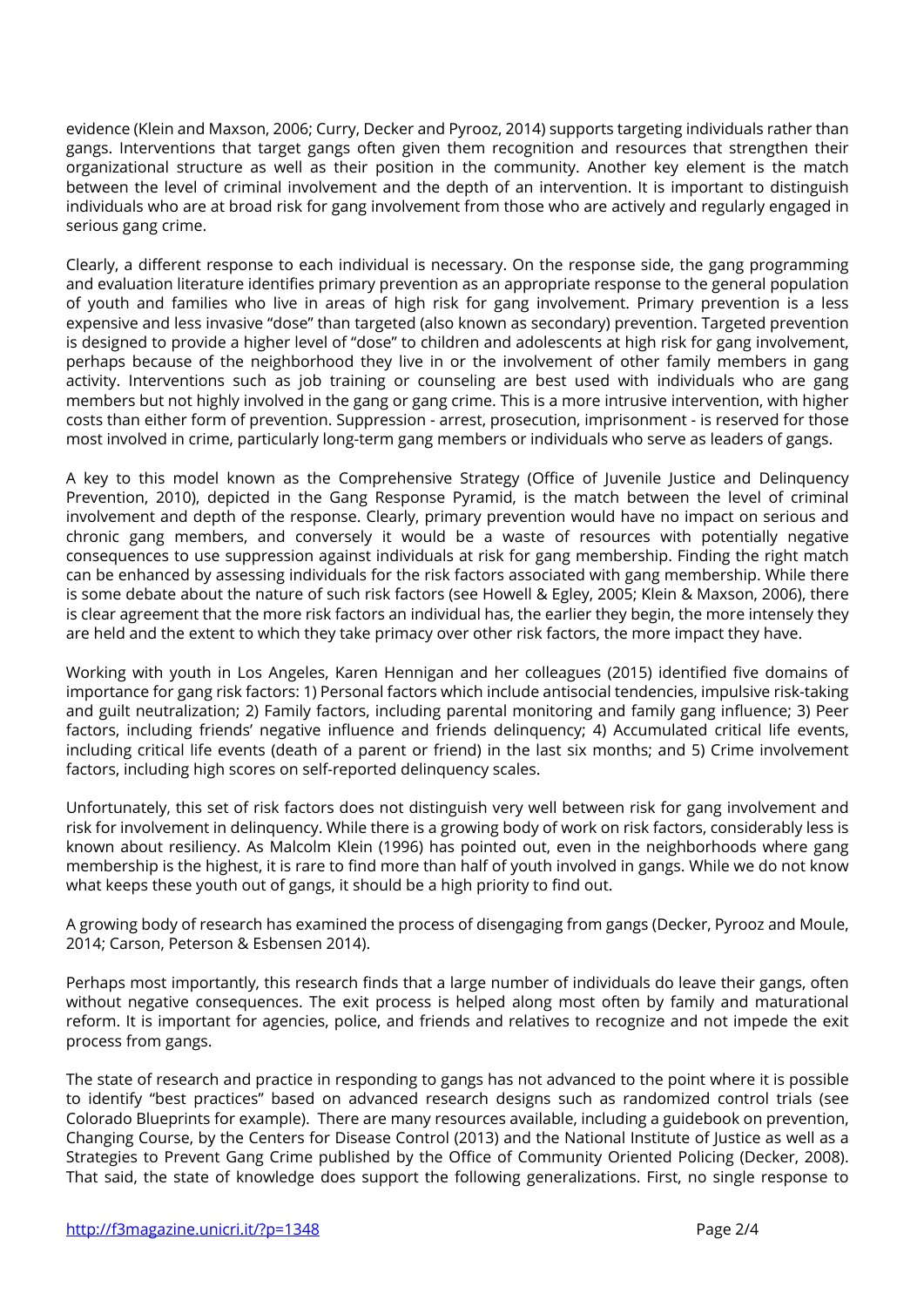gangs is likely to be successful, because the problem of gangs, gang members and gang behavior is complex and requires multiple responses. Second, the dose must match the magnitude of the problem. That is to say, where the gang problem is deeply entrenched in cities like Chicago and Los Angeles multi-faceted, long-term strategies must be mounted. In other cities where the gangp problem is emergent, a lower level of intervention may be necessary. Third, the response must be tailored to the individual level of gang involvement. Serious and chronic gang members who engage in high levels of violent crime will require the suppression activities of the criminal justice system. Youth who live in neighborhoods plagued by gang violence who have not joined gangs will need substantial prevention and perhaps intervention services. Fourth, every intervention needs a well-defined problem statement, a carefully articulated intervention and must be evaluated with a rigorous research design. Finally, while more complex to design and implement, comprehensive interventions are most likely to produce positive outcomes. Such interventions must include law enforcement, community, education, juvenile justice, NGO and private sector involvement.

The gang problem did not emerge overnight; neither will it be solved with short-term or quick fix responses. Communities must adopt long-term strategies to respond to the multiple layers of gang problems. But the key will be a successful diagnosis of the problem.

## **References**

Centers for Disease Control/National Institute of Justice. Changing Course. 2013. https://www.cdc.gov/violenceprevention/youthviolence/preventgangmembership/

Colorado Blueprints for Healthy Youth Development. http://www.colorado.edu/cspv/blueprints/

Curry, G. David, Scott H. Decker and David C. Pyrooz. 2014. Confronting Gangs: Crime and Community. New York: Oxford.

Decker, Scott H. 2008. Office of Community Oriented Policing Services. Strategies to Address Gang Crime. https://ric-zai-inc.com/Publications/cops-p142-pub.pdf

Decker, Scott H., David C. Pyrooz and Richard Moule, Jr. 2014. Disengagement from Gangs as Role Transitions. Journal of Research on Adolescence. 24, 2: 268–283.

Dena C. Carson, Dana Peterson, and Finn-Aage Esbensen. 2013. Youth Gang Desistance: An examination of different operational definitions of desistance on the motivations, methods, and consequences associated with leaving the gang. Criminal Justice Review 38:510-534.

Hennigan, Karen. M., Kathy A. Kolnick, Flor Vindel & Cheryl L. Maxson. 2015. Targeting Youth at Risk for Gang Involvement: Validation of a Gang Risk Assessment to Support Individualized Secondary Prevention. Children and Youth Services Review, 56, 86-96.

Howell, James C., and Egley, Arlen, Jr. 2005. Moving Risk Factors into Developmental Theories of Gang Membership. Youth Violence and Juvenile Justice 3: 334-54.

Klein, Malcolm. W., and Maxson, Cheryl. L. 2006. Street Gang Patterns and Policies. Oxford: Oxford University Press.

Office of Juvenile Justice and Delinquency Prevention. 2010. Comprehensive Gang Model. https://www.ncjrs.gov/pdffiles1/ojjdp/231200.pdf.

## **The author**

Scott H. Decker is a Foundation Professor of Criminology and Criminal Justice at Arizona State University. The American Society of Criminology awarded Decker the title of "Fellow" in 2012 for his scholarly contribution to the intellectual life of the discipline and his substantial role in the career development of other criminologists.